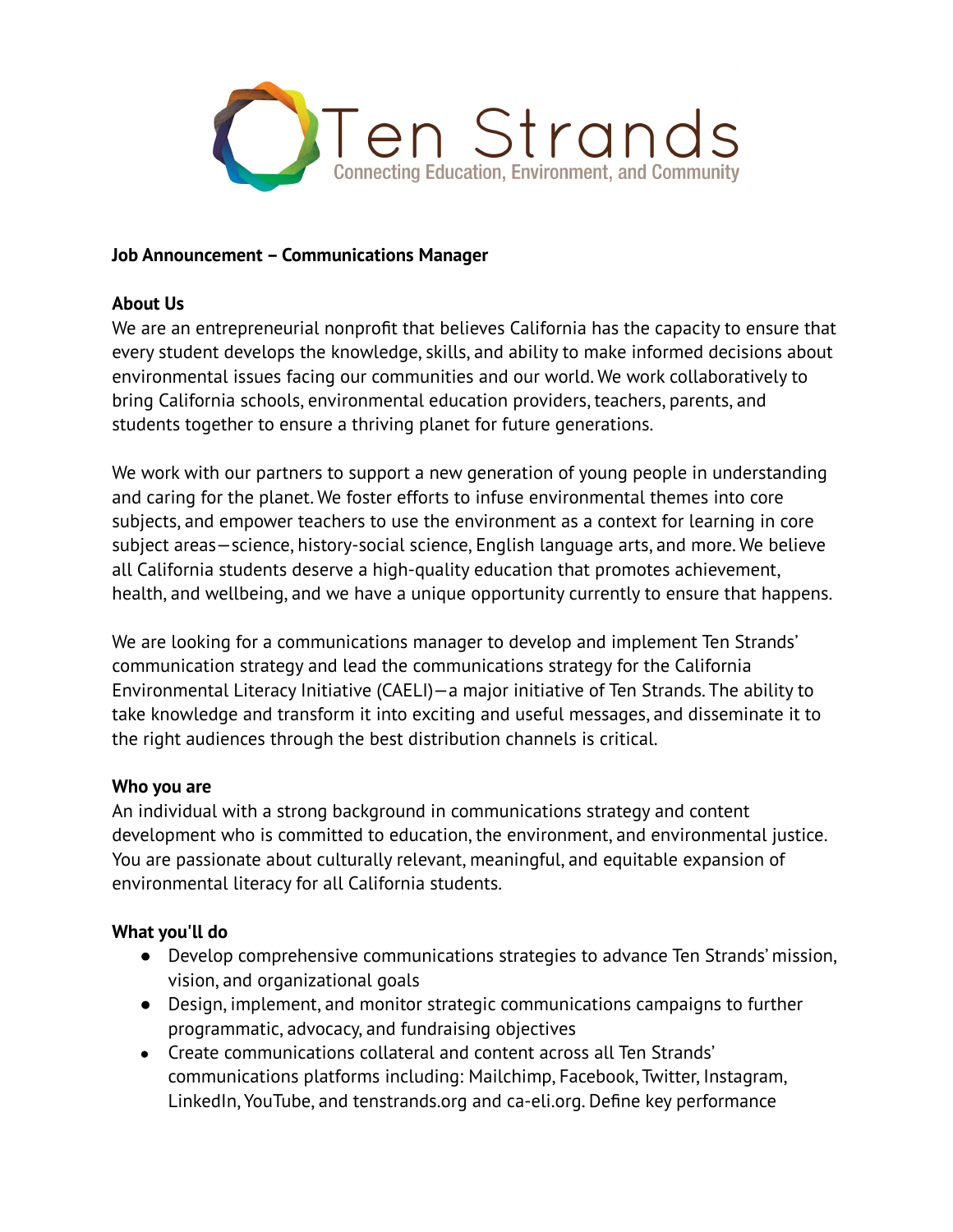

indicators for each communications channel which will indicate a campaign's level of success and track statistics on our communications platforms; Utilize data to drive communications strategies

- Work collaboratively across internal functional units and with external partners to create momentum and awareness of strategic priorities, bringing ideas and initiative to the process
- Develop stories with Black, Indigenous, and communities of color, a key priority to centering equity in our storytelling
- Reach out to influencers, media, and beyond in order to arrange story placement on a state, national, and global level
- Prepare media kits and represent the organization at events and press conferences.
- Work with us to prepare and disseminate articles and newsletters, and to build and keep current newsletter distribution lists. Ensure content adheres to our current brand guidelines, communications standards, best practices, and is in alignment with our equity, inclusivity, and cultural competency goals; Support ongoing evolution of our branding

# **What you'll offer**

- **●** 6-8 years' experience leading communications with proven success designing and implementing communications strategies and campaigns; Ability to position communications discussions at both the strategic and tactical levels
- Demonstrated commitment to valuing diversity and contributing to an inclusive working and learning environment
- Superior writing/editing and verbal communication skills; Ability to write creative and engaging content with sensitivity to subtle nuances in language and culture.
- Attention to detail with excellent publication skills that include proofreading, copyediting, and knowledge of design and layout
- Experience managing and coordinating multiple concurrent projects/activities involving multiple stakeholders
- Proficiency in MailChimp, WordPress, Adobe Suite, Google Analytics, and with social media platforms
- Web development experience is highly desirable
- Enthusiasm for culturally relevant, meaningful, and equitable expansion of environmental literacy for all California students

# **What we'll offer**